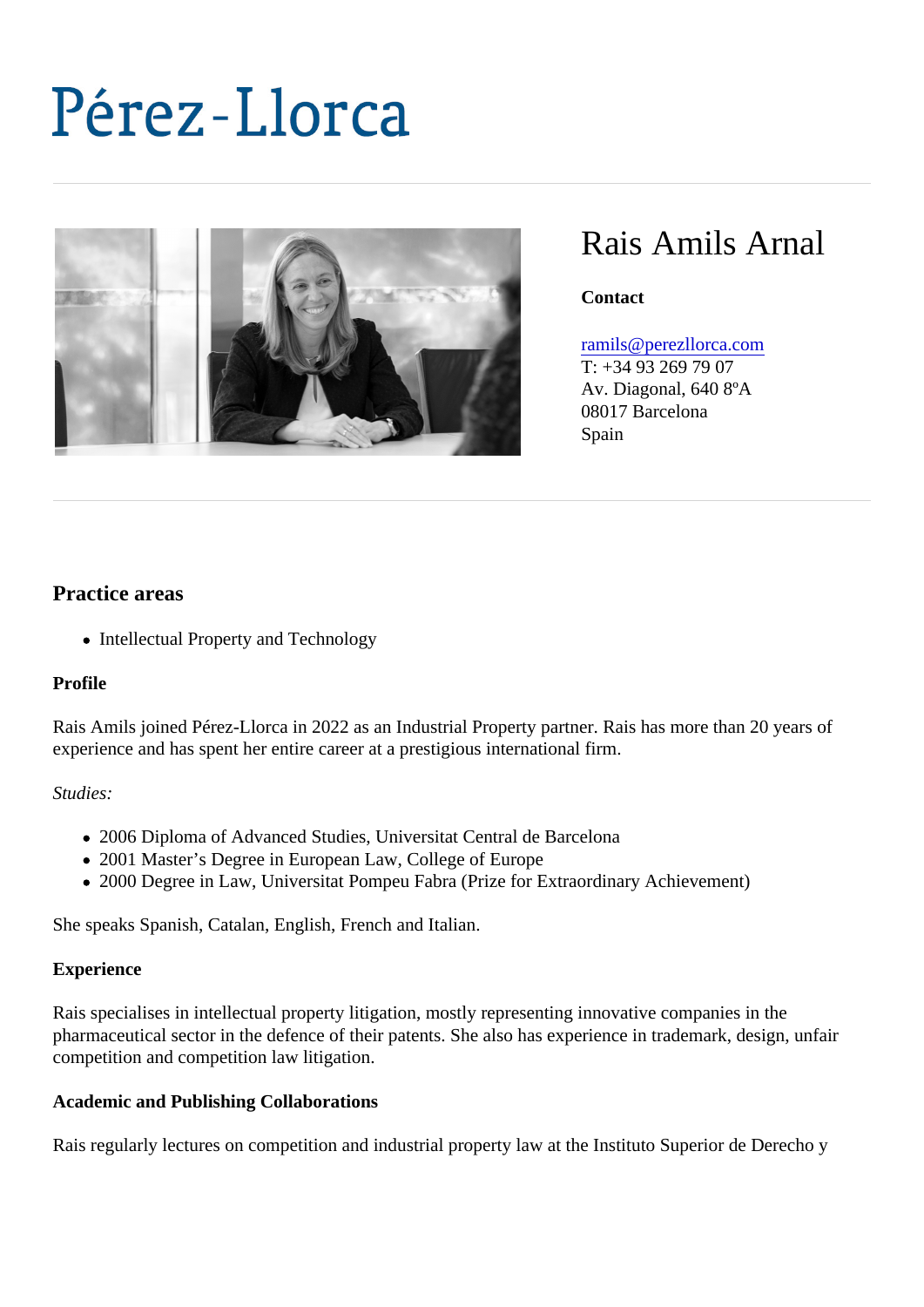Economía (ISDE) and at the Barcelona Bar Association (ICAB). She has also been invited to speak at various specialised forums, such as the International Association for the Protection of Industrial Property (AIPPI), the Centro de Estudios para el Fomento de la Investigación (CEFI) and the Universidad Central de Barcelona.

She has published many articles in specialised journals on competition and industrial property law matters, and has also contributed to joint works on this subject.

Other publications include:

- "*Los pecados del padre: las filiales pueden tener que responder solidariamente de las infracciones del Derecho de la competencia cometidas por sus matrices*", written with Belén Irissarry and Begoña Barrantes Díaz, and published in Comunicaciones en Propiedad Industrial y Derecho de la Competencia, CEFI, Instituto de Derecho y Ética Industrial (IDEI), issue 94, September – December 2021.
- Chapter "Spain" of "The Intellectual Property and Antitrust Review", The Law Reviews, 6th ed., July 2021
- Chapter "Spain" of the "ICC Compendium of Antitrust Damages Actions", coordinated by the ICC, March 2021.
- Chapter "Spain" of "The Intellectual Property and Antitrust Review", The Law Reviews, 5th ed., July 2020
- "*La legitimación pasiva en el cártel de los camiones: ¿Debe responder la filial por los daños generados por su matriz como consecuencia de una infracción del derecho de la competencia?*", published in Comunicaciones en Propiedad Industrial y Derecho de la Competencia, CEFI, Instituto de Derecho y Ética Industrial (IDEI), issue 88, September – December 2019.
- Chapter "Spain" of "The Intellectual Property and Antitrust Review", The Law Reviews, 4th ed., August 2019
- Chapter "12. IP Law and Pharmaceuticals: Patents and Supplementary Protection Certificates in the Pharmaceutical Sector" from the joint publication "EU Law of Competition and Trade in the Pharmaceutical Sector", Elgar Competition Law and Practice series, edited by Pablo Figueroa and Alejandro Guerrero Pérez, Edward Elgar Publishing, June 2019.
- "*La Directiva ECN+: armonización de los poderes de las autoridades nacionales para una aplicación más efectiva del derecho europeo de defensa de la competencia*", published in Comunicaciones en Propiedad Industrial y Derecho de la Competencia, CEFI, Instituto de Derecho y Ética Industrial (IDEI), issue 86, January – April 2019.
- "*Se estrecha el cerco a los cárteles: transposición de la Directiva de daños derivados de las infracciones del derecho de la competencia en España*", written with Belén Irissarry and published in Comunicaciones en Propiedad Industrial y Derecho de la Competencia, CEFI, Instituto de Derecho y Ética Industrial (IDEI), issue 81, May – August 2017.
- "*La tensión entre los derechos de propiedad industrial y el Derecho de la competencia a la vista de las recientes actuaciones y decisiones adoptadas por la Comisión Europea*", written with Miquel Montañá and published in "Anuario de la Competencia 2014", coordinated by Lluis Cases, Ed. Fundación ICO and Marcial Pons, Madrid, 2014.
- "*La aplicación pública y la aplicación privada del derecho de la competencia: clemencia*", published in "Competencia y acciones de indemnización. Actas del Congreso Internacional sobre daños derivados de ilícitos concurrenciales", coordinated by Dr Antoni Font i Ribas and Dr Silvia Gómez Trinidad, Ed. Marcial Pons, Madrid, 2013.
- "*El artículo 85.4 de la Ley 29/2006, de 26 de julio, de garantías y uso racional de los medicamentos y productos sanitarios: ¿política de promoción del genérico a costa de los principios de igualdad, seguridad jurídica, libertad de empresa y libre competencia?*", written with Carme Briera and